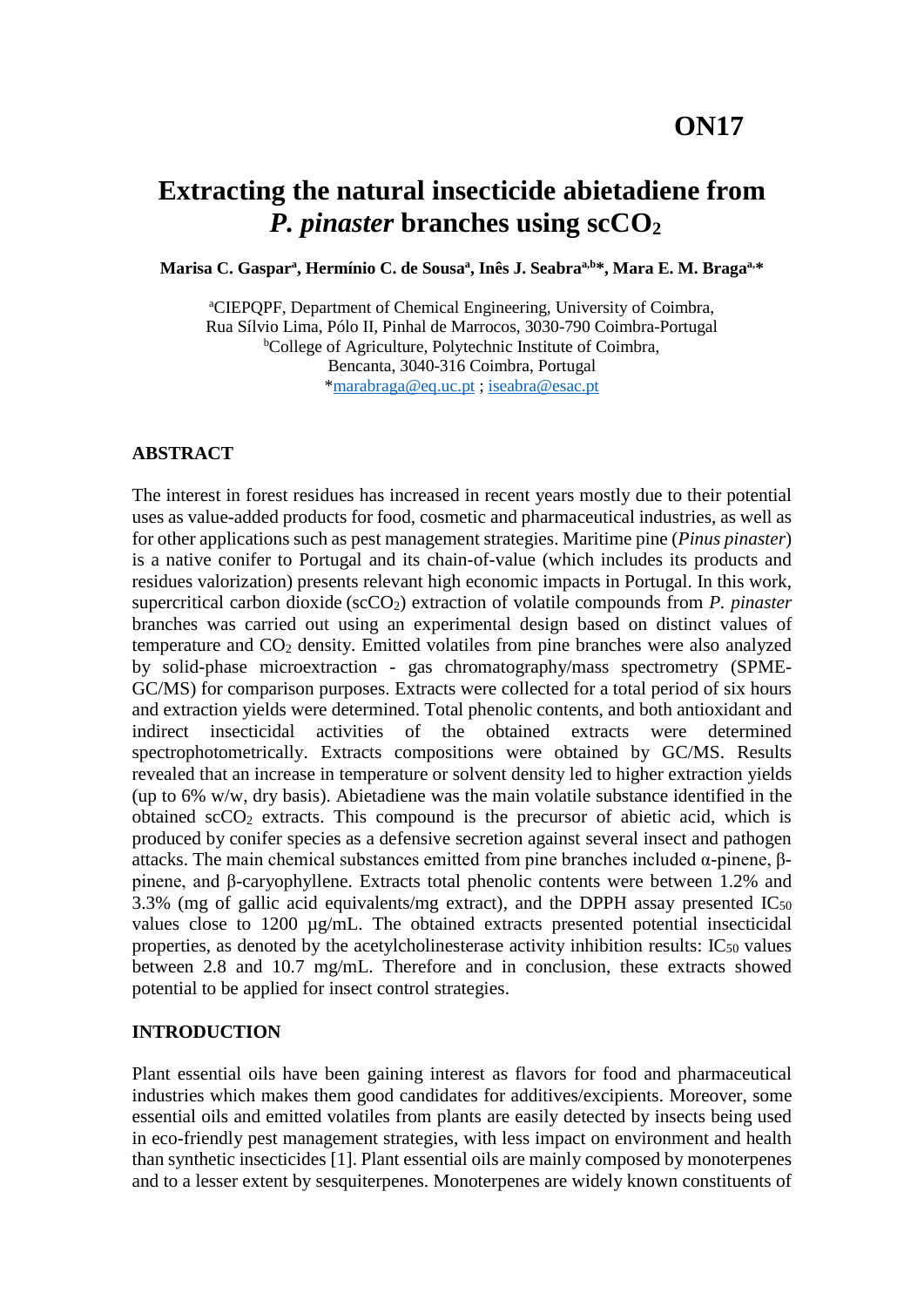conifers and citrus and can act as toxins, as feeding and oviposition deterrents, or as attractants to pollinators. Particular attention has been given to limonene, which is used to control ectoparasites of pet animals and which has also activity against a number of insects, mites and microorganisms, and also to linalool, which has antifungal properties and is used as food additive [2]. Trees from *Pinus sp.* are volatile oil-bearing plants whose wood processing and pruning residues have been studied as a source of value-added products including biochemicals. Moreover, studies from different pine species have reported terpenes/terpenoids, alkanes, alcohols and aldehydes as the main emitted volatiles from different parts of the tree, having relevant ecosystems functions [1, 3]. Among all pine residues, tree bark and needles have been the most intensively studied. Only a few studies have focused on the investigation of volatile oils from pine tree branches, which are an easily collected pruning residue corresponding to the needles *plus*  wood *plus* bark [4].

The aim of this study is the identification of the volatile compounds of a forestry residue (*P. pinaster* branches) and the comparison of the volatiles naturally emitted (detected by SPME-GC/MS) with the ones extracted by  $\sec O_2$  extraction. The extractions were performed according to an experimental design and the extracts were evaluated regarding extraction yields, total phenolic contents, antioxidant and insecticidal potential activities.

#### **MATERIALS AND METHODS**

**Raw material and chemicals.** Maritime pine branches were collected in Coimbra (Portugal). Before being subjected to scCO<sub>2</sub> extraction, the branches were milled into a  $\lt$ 2 mm fraction (cross beater mill, Retsch, Germany) and then frozen. Humidity was evaluated, in triplicate, by thermogravimetric analysis (TGA, TA Instruments, model Q500). The chemicals that were used for the experiments included: carbon dioxide ( $\geq$ 99.5%); dichloromethane ( $\geq$ 99.9%, HPLC grade); chloroform ( $\geq$  99%); ethyl acetate (≥99.9%, HPLC grade); Folin-Ciocalteu's reagent; sodium carbonate; gallic acid (≥ 98%); 1,1-diphenyl-2-picrylhydrazyl (DPPH); acetylcholinesterase (AChE, Type VI-S, 500 U/mg protein); 5,5'-dithiobis[2-nitrobenzoic acid] ( $\geq$  98%); acetylthiocholine iodide (≥ 98%); ethanol; tris(hydroxymethyl)aminomethane (Tris Buffer) and bi-distilled water.

**ScCO<sup>2</sup> extraction and characterization.** Milled branches were placed in a thermostatic stainless steel cell. Extractions were performed, in duplicate, for 6 hours (in addition to a 15 min static period) in a lab-scale extractor (Separex, France) [5]. The  $CO<sub>2</sub>$  flow rate was around  $7.5 \times 10^{-5}$  kg/s and the solid-to-solvent ratio was  $\sim 1:360$ , w/w (dry basis, d.b.). The extracts were collected into refrigerated flasks and an adsorbent column was placed after the collection flask to recover some non-retained volatiles. Total yields were calculated as the ratio between the total extract mass (including the extract recovered in the collection flask during the 6 hours, in the adsorbent column and from the cleaning of the system) and the raw material mass, on a dry basis. The solvent density and temperature were set up according to an experimental design. Three levels were considered for temperature (35, 45 and 55 °C) and for  $CO_2$  density (600, 750 and 900 kg/m<sup>3</sup>). The extracts were stored at  $-20$  °C and protected from light, until further analysis.

The volatile fraction that was naturally emitted by *P. pinaster* branches was determined by SPME-GC/MS (headspace mode). The desorption occurred in the injection port of the GC/MS for 1 min at 250 °C and the separation was achieved on a DB-5MS fused silica capillary column, using helium as the carrier gas, at a 1 mL/min flow rate. Identification of compounds was based on the comparison between the mass spectra of the substances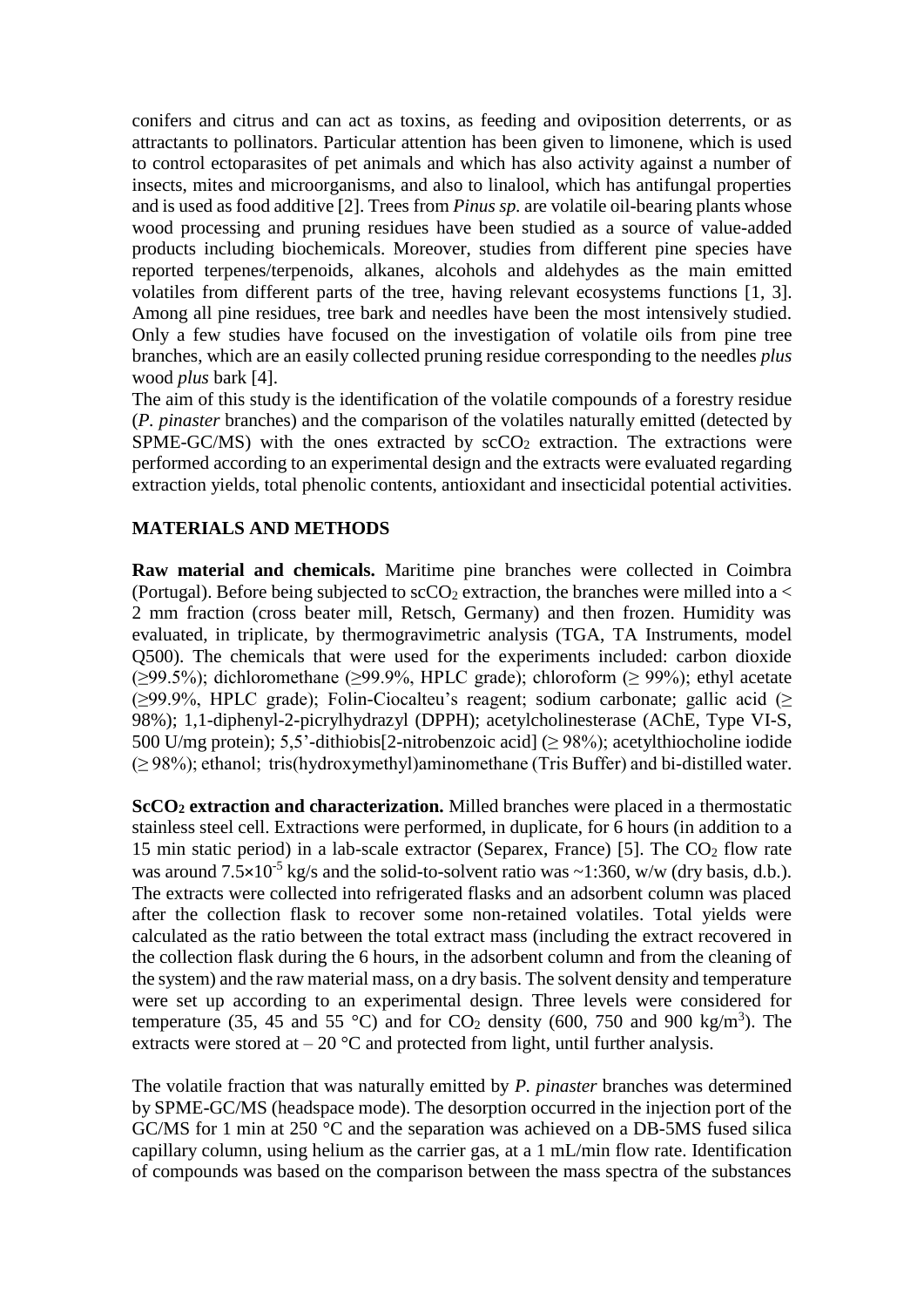with the data bank of Mass Spectra Libraries (NIST and Flavors and Fragrances of Natural and Synthetic Compounds (FFNSC2.L)). The identified compounds were then compared with those obtained by  $\sec O_2$  extraction. Essential oils obtained by  $\sec O_2$ extraction were analyzed by GC/MS in ethyl acetate (1 mg/mL) with an injection volume of 0.2 µL.

Total phenolic contents were determined by the Folin-Ciocalteu method and the results were expressed as gallic acid equivalents in percentage (mg  $GAE/mg$  extract  $\times$  100). For the antioxidant evaluation, the DPPH scavenging technique was used and the results were expressed as IC<sup>50</sup> values. Insecticidal potential of the extracts was determined *in vitro* by the acetylcholinesterase (AChE) activity inhibition assay, and these results were presented as  $IC_{50}$  values [6]. It should be noted that the mechanism of toxicity of most insecticides is based on the inhibition of AChE [7].

# **RESULTS**

Humidity of milled branches (Figure 1B) was close to 45% (w/w).



**Figure 1.** Pictures of the *P. pinaster* branches after being cut into portions of 2-4 cm (A); milled  $(< 2$  mm) (B); and processed by  $\sec O_2$  extraction (C).

Total yield values ranged from  $0.77 \pm 0.04\%$  to  $5.8 \pm 0.7\%$  (w/w, d.b.) (Figure 2), with higher yields achieved for higher density and temperature values. These findings are in accordance with literature results for  $\secO_2$  extraction from several plant materials, which report higher extraction yields for  $CO_2$  densities above 700 kg/m<sup>3</sup> [5]. These yield values are in agreement with the ones of  $\sec O_2$  extracts obtained from *P. pinaster* bark (0.97 – 1.37%) [8] and from *P. nigra* needles (1.60%) [9].



**Figure 2.** Total yield for extracts obtained at distinct temperatures (°C) and solvent densities  $(kg/m<sup>3</sup>)$ .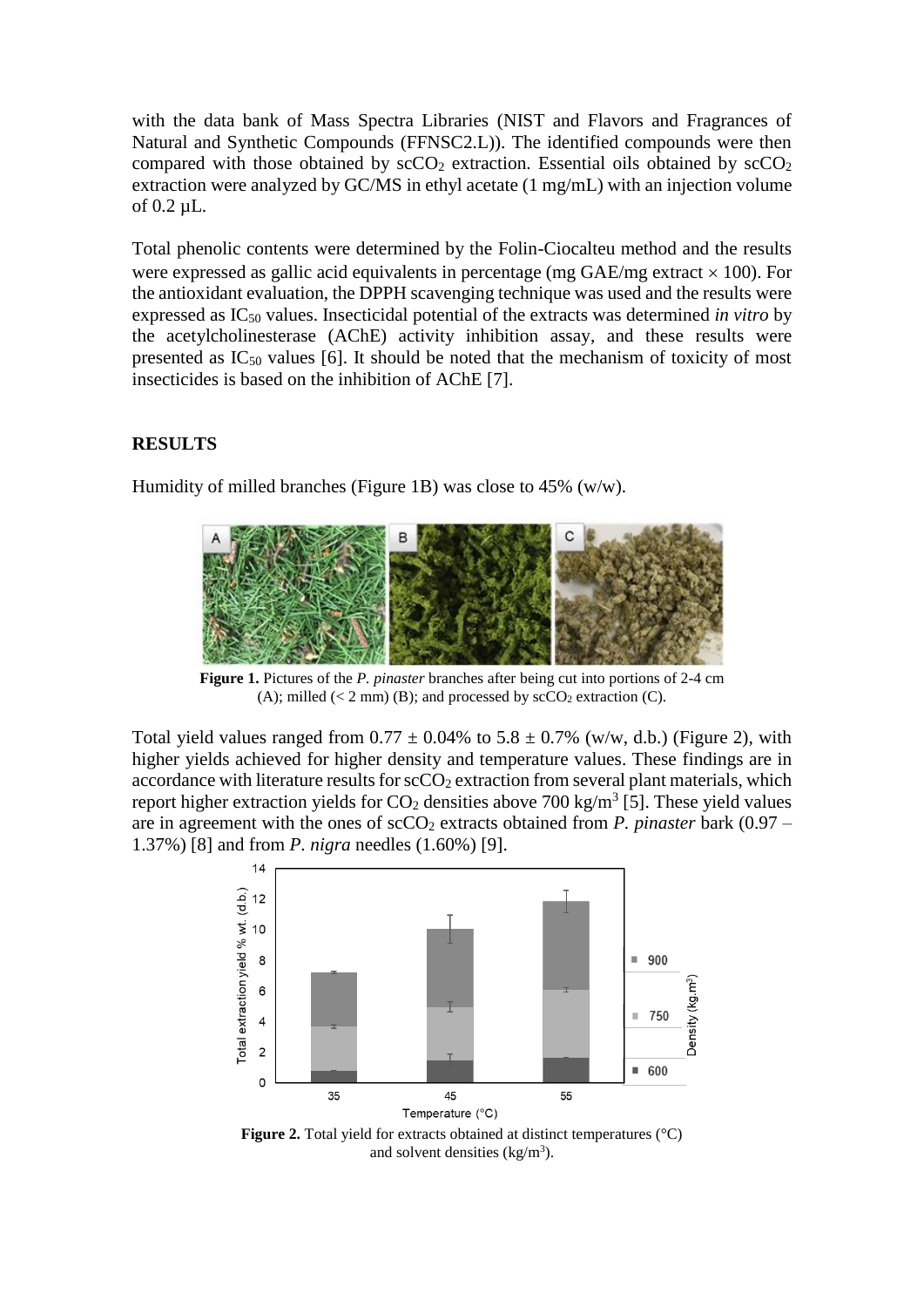Regarding the analysis of the volatile fraction naturally emitted by the *P. pinaster*  branches (SPME-GC/MS), many terpenes were identified, including: 1. α-pinene; 2. βpinene; 3. β-myrcene; 4. limonene; and 5. β-caryophyllene; \* peak attributed to the fiber (Figure 3).



**Figure 3.** Composition profile of  $\sec O_2$  extracts (35 °C and 600 kg/m<sup>3</sup>) and emitted volatiles from *P. pinaster* branches.

The main compounds identified from the  $GC/MS$  analysis of the  $\rm scCO_2$  extracts are also represented in Figure 3 and include, among others: 6. rimuene; 7. dehydroabietane; 8. abietadiene; 9. abieta-(8(14),13(15)-diene) 10. labda-8(17),13Z-dien-15-ol; and 11. abietic acid. Interestingly, the  $\sec O_2$  was selective for the compounds that were identified between 22 and 28 min. Moreover, the abietadiene appears as the main volatile for all the  $\sec{CO_2}$  extraction conditions. This compound is the precursor of abietic acid, which is produced by conifer species as a defensive secretion against insect and pathogen attack [10]. These findings are in accordance with the results already obtained by other authors, since abietadiene was also an important component of the *P. pinaster* essential oils from wood, cones and needles [11].

Concerning the results achieved for the extracts characterization, the DPPH assay revealed IC<sub>50</sub> values close to 1200  $\mu$ g/mL, a reduced antioxidant activity when compared to scCO<sub>2</sub> extracts obtained from aerial parts of other plants, which presented  $IC_{50}$  values between 186.34 and 397.93  $\mu$ g/ml [12]. Therefore, the antioxidant activity of these extracts should be confirmed by other methods based on different mechanisms of action.

Total phenolic contents ranged from  $1.2 \pm 0.1$  to  $3.3 \pm 0.1$ % (mg GAE/mg extract, d.b.). These low contents may be related to the higher polarity of phenolic compounds when compared to the one of scCO2. Higher phenolic contents may be obtained by adding a cosolvent in the extraction process, such as ethanol.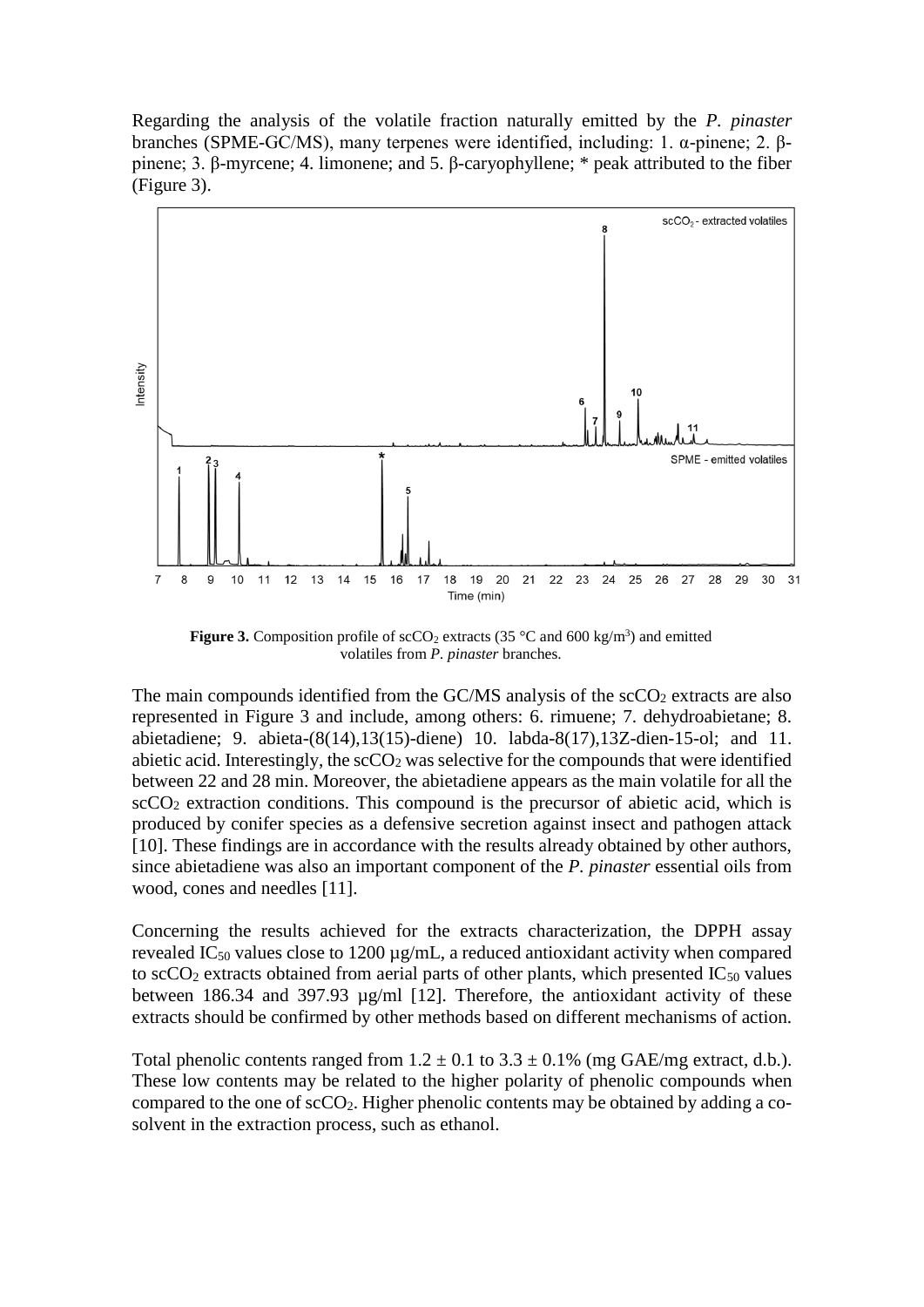The AChE assay presented IC<sub>50</sub> values ranging from 2.83  $\pm$  0.02 to 10.7  $\pm$  0.4 mg/mL. These  $IC_{50}$  values are lower than the ones obtained for two commercial insecticides ( $IC_{50}$ )  $\sim$ 13 mg/mL), which reveal the insecticidal potential of the extracts. These findings may be attributed to the main volatile compound of the extracts, abietadiene. To confirm the insecticidal activity of this compound, it should be isolated and then evaluated through the AChE assay.

# **CONCLUSIONS**

Volatile oils were successfully extracted from *P. pinaster* branches using scCO2, a green solvent. Both temperature and solvent density favored extraction yields. AChE assay results highlighted the potential of these extracts to be applied as natural insecticides on forest pest management strategies. Abietadiene, the main volatile compound of these extracts, may have an important role in this insecticidal activity, but additional studies should be performed to isolate this compound and confirm this hypothesis. The addition of a co-solvent such as ethanol may enhance the extracts phenolic contents and consequently their antioxidant activity.

### **ACKNOWLEDGEMENTS**

The work was financially supported by Project *Multi-purpose strategies for broadband agro-forest and fisheries by-products valorization: a step forward* (POCI-01-0145- FEDER-016403- MultiBiorefinery), and by FCT-MEC (PEst-C/EOB/UI0102/2013). M.C. Gaspar and M.E.M. Braga acknowledge Fundação para a Ciência e Tecnologia (FCT), Portugal, for the scholarships from MultiBiorefinery project and SFRH/BPD/101048/2014, respectively.

### **REFERENCES**

- [1] ÖZGENÇ Ö., DURMAZ S., CELIK G., KORKMAZ B., YAYLI N., Comparative phytochemical analysis of volatile organic compounds by SPME-GC-FID/MS from six coniferous and nine deciduous tree bark species grown in Turkey. South African Journal of Botany; Vol. 113 (Suppl. C), 2017, p. 23-28.
- [2] IBRAHIM M.A., KAINULAINEN P., AFLATUNI A., Insecticidal, repellent, antimicrobial activity and phytotoxicity of essential oils: With special reference to limonene and its suitability for control of insect pests. Agricultural and Food Science; Vol. 10, 2001, p. 243-159.
- [3] ROUSSIS V., PETRAKIS P. V., ORTIZ A., MAZOMENOS B. E., Volatile constituents of needles of five Pinus species grown in Greece. Phytochemistry, Vol. 39, 1995, p. 357-361.
- [4] MACCHIONI F., CIONI P., FLAMINI G., MACCIONI S., ANSALDI M., Chemical composition of essential oils from needles, branches and cones of *Pinus pinea*, *P. halepensis*, *P. pinaster* and *P. nigra* from central ltaly. Flavour and Fragrance Journal, Vol. 18, 2003, p. 139-143.
- [5] GAÑÁN N.A., DIAS A.M.A., BOMBALDI F., ZYGADLO J.A., BRIGNOLE E.A., DE SOUSA H.C., BRAGA M.E.M., Alkaloids from *Chelidonium majus* L.: Fractionated supercritical CO<sub>2</sub> extraction with co-solvents. Separation and Purification Technology, Vol. 165, 2016, p. 199-207.
- [6] FERREIRA A., PROENÇA C., SERRALHEIRO M.L.M., ARAÚJO M.E.M., The *in vitro* screening for acetylcholinesterase inhibition and antioxidant activity of